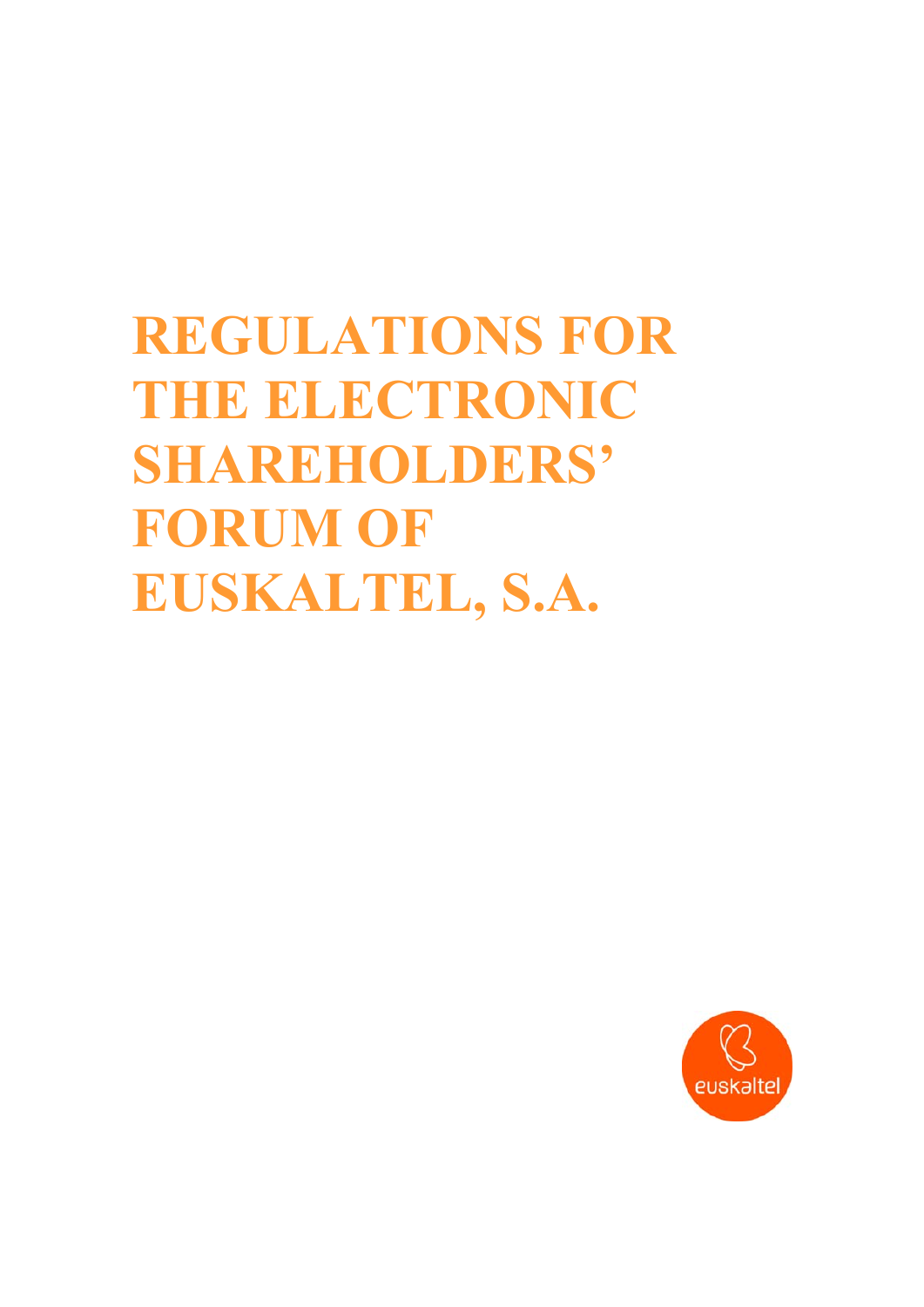

# **Article 1.- Interpretation**

Pursuant to the provisions of Section 539.2 of the consolidated text of the Corporate Enterprises Act (*Ley de Sociedades de Capital*), the Board of Directors of Euskaltel, S.A. (the "**Company**") approves these Regulations (the "**Regulations**") governing the Electronic Shareholders' Forum (the "**Forum**") at its meeting held on 30 September 2015.

The Forum shall be made available on the Company's corporate website (www.euskaltel.com) on occasion of the call to and until the holding of each General Shareholders' Meeting.

# **Article 2.- Object of the Regulations**

- 1. These Regulations govern how the Company will enable the Forum, as well as the guarantees, terms and conditions for access thereto and use thereof by the Company's shareholders and by any voluntary associations that may be formed pursuant to applicable law.
- 2. As regards the Forum, the Regulations supplement the legal terms and conditions for access to and use of the Company's corporate website, which shall fully apply to access to and use of the Forum for all matters not otherwise amended by or inconsistent with the provisions of these Regulations.
- 3. The Company reserves the right to modify the layout, configuration, operation and content of the Forum, as well as the terms and conditions for use thereof and these Regulations, at any time and without prior notice.

# **Article 3.- Acceptance of the rules of the Forum**

Registration as a user of the Forum ("**Registered User**") and access thereto and/or use thereof entail full and unreserved acceptance of the terms and conditions set forth in these Regulations and in the version of the legal terms and conditions for access and use of the Company's corporate website that may be in effect from time to time.

# **Article 4.- Object and purpose of the Forum**

- 1. The Forum is made available in order to facilitate communication among the Company's shareholders on occasion of the call to and until the holding of each General Shareholders' Meeting.
- 2. Registered Users may send communications for posting in the Forum, containing exclusively:
	- a) Proposals sought to be submitted as a supplement to the agenda included in the call to the General Shareholders' Meeting.
	- b) Requests for others to join in such proposals.
	- c) Initiatives to reach the percentage required to exercise a minority right as contemplated by law or in the Company's Corporate Governance System.
	- d) Voluntary proxy offers or solicitations.
- 3. The "Corporate Governance" tab in the "General Shareholders' Meeting" section of the Company's corporate website publishes the announcement of the call to meeting, which includes the agenda for each General Shareholders' Meeting and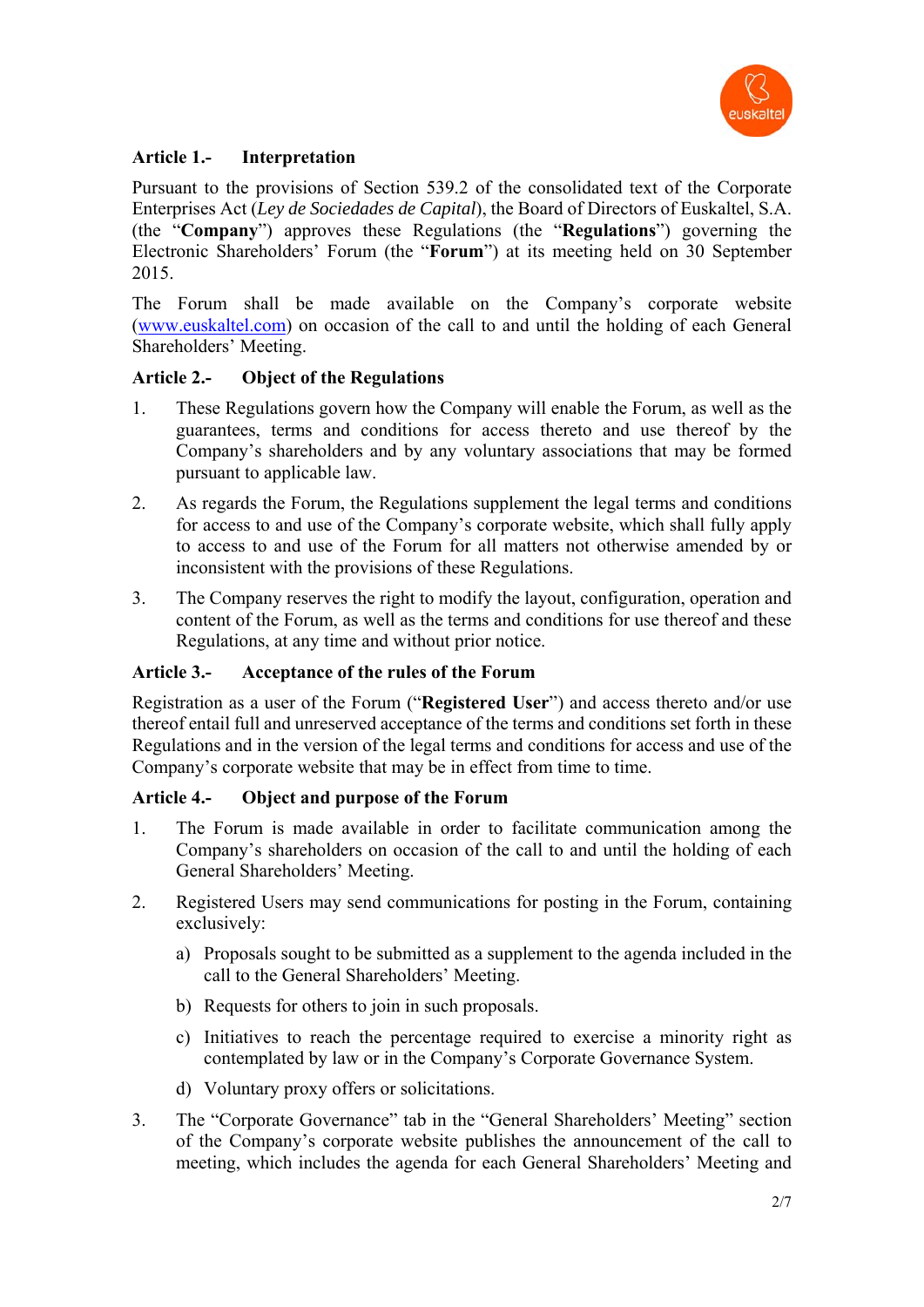

describes the rights and duties of the Company's shareholders, as well as the conditions for exercise thereof, without prejudice to the provisions of applicable law at any time.

# **Article 5.- Registered Users**

- 1. Access to and use of the Forum is reserved exclusively to individual shareholders of the Company, and to voluntary associations of shareholders validly established and registered in the special registry created for such purpose at the National Securities Market Commission (*Comisión Nacional del Mercado de Valores*) pursuant to Section 539.2 of the consolidated text of the Companies Act and regulations thereunder.
- 2. In order to access and use the Forum, such shareholders and voluntary associations of shareholders must register as a "Registered User" by filling out the corresponding form to register as a Registered User of the Forum, providing evidence of their status as a shareholder of the Company or of a voluntary association of shareholders duly established and registered at the National Securities Market Commission, in the manner set forth in such form. In the case of shareholders that are legal entities and of voluntary associations of shareholders, evidence of the representative authority of the person wishing to access the Forum must be provided in the form established for such purpose
- 3. As a condition precedent to accessing the Forum, shareholders shall be required to fully and unreservedly accept the terms and conditions included in these Regulations and in the general terms and conditions for use of the Company's website, in its version in effect at any time.
- 4. The completion of a special use form may be required for subsequent access to and communication with the Forum
- 5. Access to and use of the Forum by Registered Users are subject to such Users at all times maintaining their status as a shareholder of the Company or as a voluntary association of shareholders duly established and registered pursuant to applicable regulations.
- 6. If the Company, in its capacity as administrator of the Forum, has reasonable concerns at any time regarding compliance with these conditions by any Registered User, it may request such User to provide evidence that such conditions are being upheld, and may request the provision of any information or documents it deems appropriate for verification of the circumstances set forth herein
- 7. The Company may request additional information from, suspend or exclude Registered Users that do not provide evidence of compliance with the aforementioned conditions to its satisfaction.
- 8. All communications sent by shareholders or voluntary associations that cease to have such status prior to the holding of the corresponding General Shareholders' Meeting shall automatically lapse, as shall all communications relating thereto or connected therewith.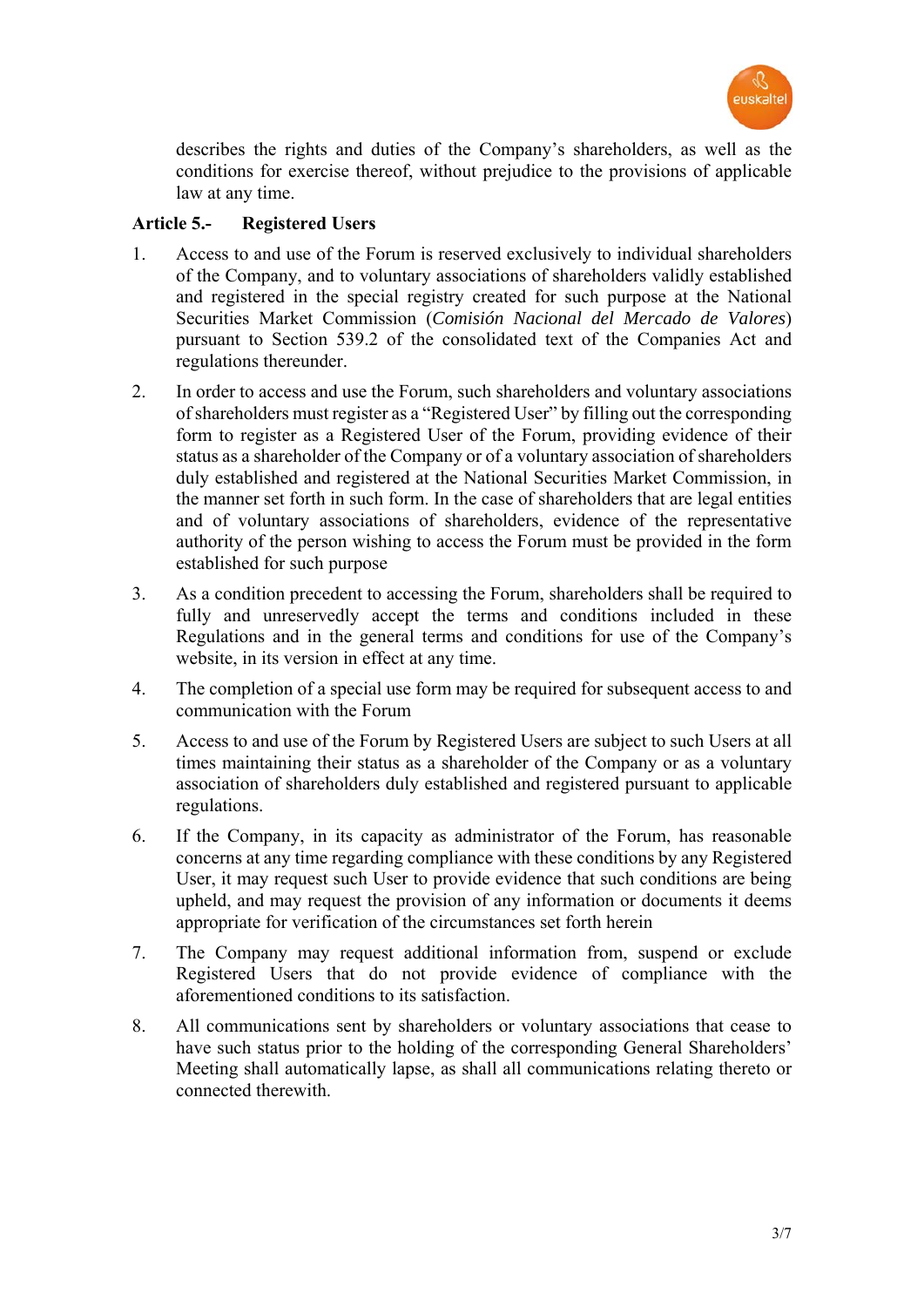

### **Article 6.- Access to and use of the Forum**

#### 1. Access to the Forum

All Registered Users shall have access the Forum and may view the communications posted by other Registered Users.

The Forum is only intended to publish the communications posted by Registered Users in connection with the matters set forth in article 4.2 of these Regulations and does not constitute a device for electronic conversation among Registered Users or a meeting point for virtual debate. Therefore, the Company shall only include in the Forum such communications as are admissible under law and pursuant to the Corporate Governance System of the Company, such that no other comments regarding such communications shall be posted in the Forum.

#### 2. Posting of communications in the Forum

All Registered Users may send communications regarding any of the matters set forth in article 4 above of these Regulations, which the Company shall post in the Forum in accordance with the technical procedures in place from time to time. The content of the communications shall only be in text form and, once posted, shall be accessible by any other Registered User

Communications made by Registered Users are an expression of their personal opinions and, except for the case of shareholders that are legal entities and of associations of shareholders authorised for such purpose under law and these Regulations, no communications received from representatives of shareholders, shareholders' pools and agreements, depositaries, financial brokers or other persons acting for the account or benefit of the shareholders shall be posted.

Requests for the posting of communications must be made by filling out the forms available in the Forum for such purpose, which shall include:

- a) Identification of the Registered User sending the communication.
- b) Statement of the communication, with a clear description of the content of the initiative.
- c) Brief rationale for the communication.

All communications published in the Forum shall include the identification data of the Registered User sending them (first and last name, in the case of individuals; corporate name, in the case of legal entities; and corporate name and registration number in the register maintained by the National Securities Market Commission, in the case of associations of shareholders, as well as, in the last two cases, the identification data of their respective representatives). The date and time of posting shall also be indicated.

By sending a communication, the Registered user responsible therefor is deemed to represent and warrant that the content thereof is lawful and in accordance with law, with these Regulations and with the requirements of good faith, that such Registered User has obtained all approvals and permits required to send the communication in question, and that such communication does not violate any third-party rights.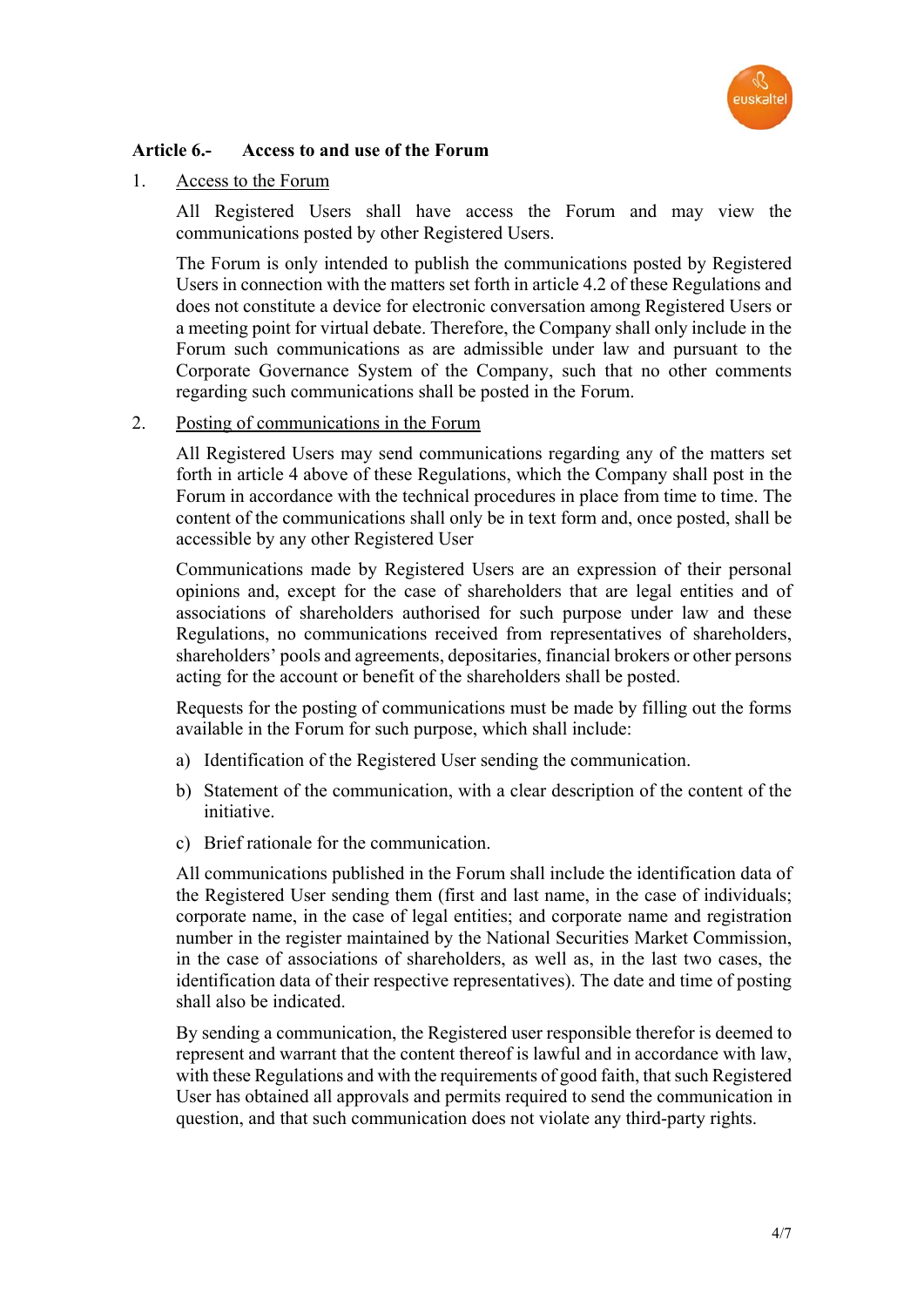

The Company may verify that any communications sought to be posted comply with legal provisions, with these Regulations and with the requirements of good faith, and may deny inclusion in or remove from the Forum any communications that it deems to be inconsistent therewith.

### 3. Content of communications

Any use of the Forum by Registered Users must fully comply with applicable legal provisions, must be consistent with the purpose of the Forum as set forth in article 4 above of these Regulations and must comply with the requirements of good faith. For these purposes, it is expressly forbidden:

- a) To attack the rights, property or lawful interests of the Company, of other Registered Users and of third parties and, specifically, on their intellectual and industrial property rights, freedom of religion, reputation, good name, privacy, the protection of personal data or any other property, rights or interests afforded protection by law.
- b) To introduce third-party personal information or data without the informed consent of the owner thereof or to assume the identity of another.
- c) To insert discriminatory, racist, sexist, violent, xenophobic or otherwise offensive or degrading content or expressions.
- d) To insert any kind of material that is inappropriate or contrary to the requirements of good faith.
- e) To provide information of any kind intended to be used for the commission of criminal, civil or administrative wrongs.
- f) To carry out activities of any kind (or provide information to third parties) that permit the circumvention of technical restrictions built into the media or programmes of the Forum in order to avoid any unauthorised use.
- g) To include content or material without the requisite approval of the respective holders of intellectual and industrial property rights therein.
- h) To damage, disable, overload or impair the operation of the Forum or of the computer equipment of the Company, of other Registered Users or of third parties, as well as the documents, files and content of any kind stored on such computer equipment (hacking) or to prevent the normal use and enjoyment of the Forum by other Registered Users.

The insertion of any kind of publicity or advertisement by Registered Users is absolutely forbidden.

Any Registered User that becomes aware that any content of any kind included in or provided through the Forum is contrary to the provisions set forth in these Regulations or to the requirements of good faith may give notice thereof to the Company through the Shareholder Service Office.

Registered Users undertake to use the Forum diligently, properly and in compliance with applicable law, with these Regulations and with the requirements of good faith, consistently with the purpose of the Forum as set forth in article 4 of these Regulations.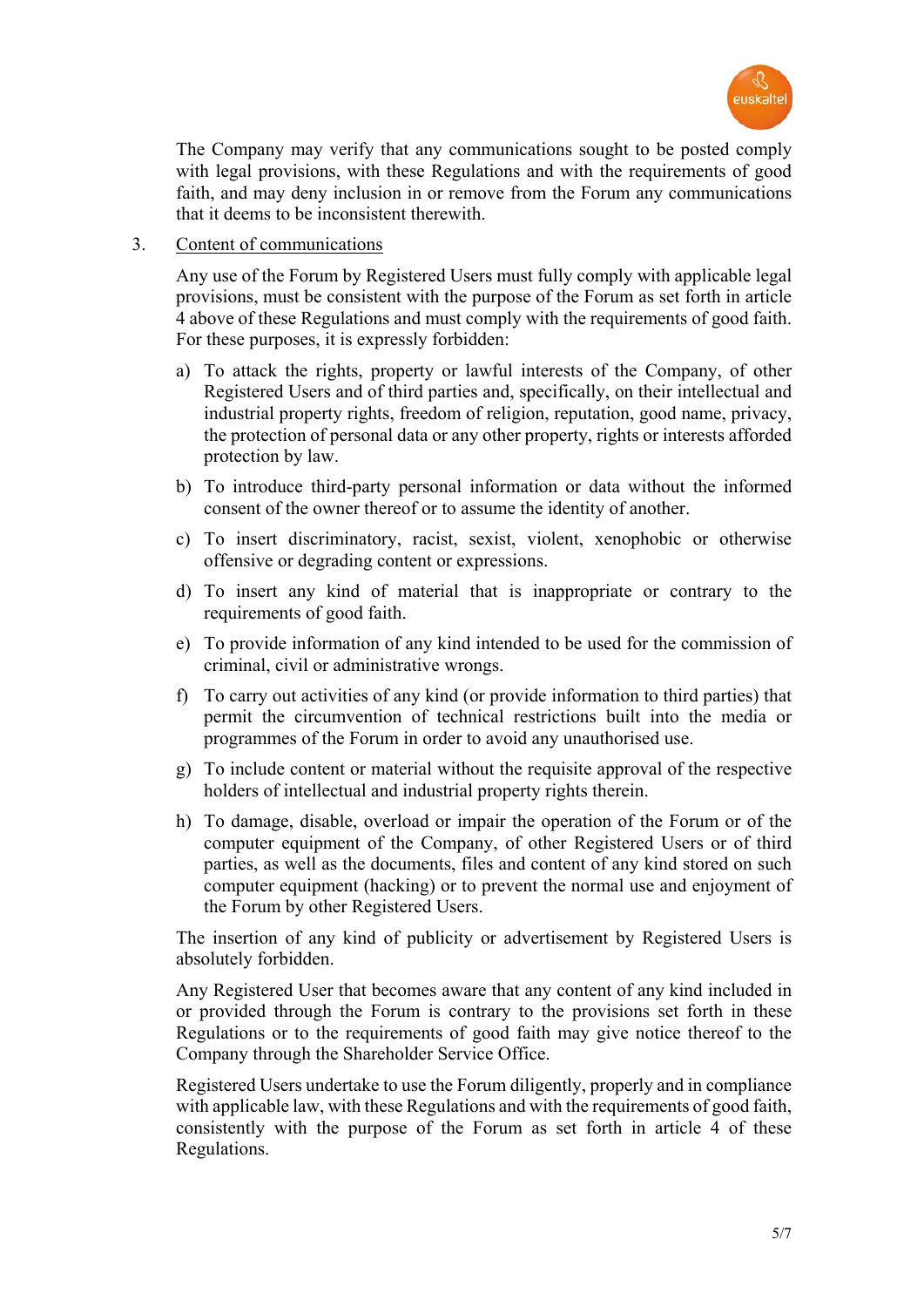

# 4. Removal of communications after the General Shareholders' Meeting

Once a General Shareholders' Meeting has ended, the Company reserves the right to remove and delete all communications relating thereto.

### **Article 7.- Scope of the Forum**

- 1. The Forum is not a channel of communication between the Company and Registered Users.
- 2. Therefore, no communication sent to or posted in the Forum may in any event be deemed to be a notice to the Company for any purpose and, specifically, for the purpose of exercising any rights that Registered Users individually or collectively hold, nor shall it replace compliance with the requirements established by law for the exercise of any such rights or for the conduct of initiatives and activities by the shareholders.
- 3. All rights and powers that the shareholders wish to enforce must be exercised via the legally established channels, such that the Forum shall in no event constitute a valid channel for such purpose.

### **Article 8.- Liability of the Company**

1. Scope of the Company's liability

The Company shall not be liable for the accuracy, truthfulness, effectiveness, lawfulness or relevance of the communications sent by Registered Users or for the opinions expressed thereby.

The Company shall only be liable for its own services and for the content directly originated thereby and identified with its copyright notice as a trademark or as intellectual or industrial property of the Company.

By accessing and/or using the Forum, all Registered Users declare that they acknowledge and agree that they shall in all cases be solely and exclusively responsible for their use of the Forum.

2. Content

The Company expressly reserves the right to deny access to and/or use of the Forum as well as the right not to post or to remove communications sent by Registered Users that contravene applicable legal provisions, these Regulations or the requirements of good faith.

In addition, the Company has the power but not the duty to monitor the use of the Forum and the content thereof, which is the sole responsibility of the Registered Users sending it.

In any event, the Company may establish tools to filter and moderate the content of communications, and may also remove content if it deems that such content may be unlawful or contrary to the provisions of these Regulations or to the requirements of good faith.

Registered Users shall be liable for any damages that the Company, any other Registered User or any third party may suffer as a consequence of access to and/or use of the Forum (including, specifically, the sending of communications) in